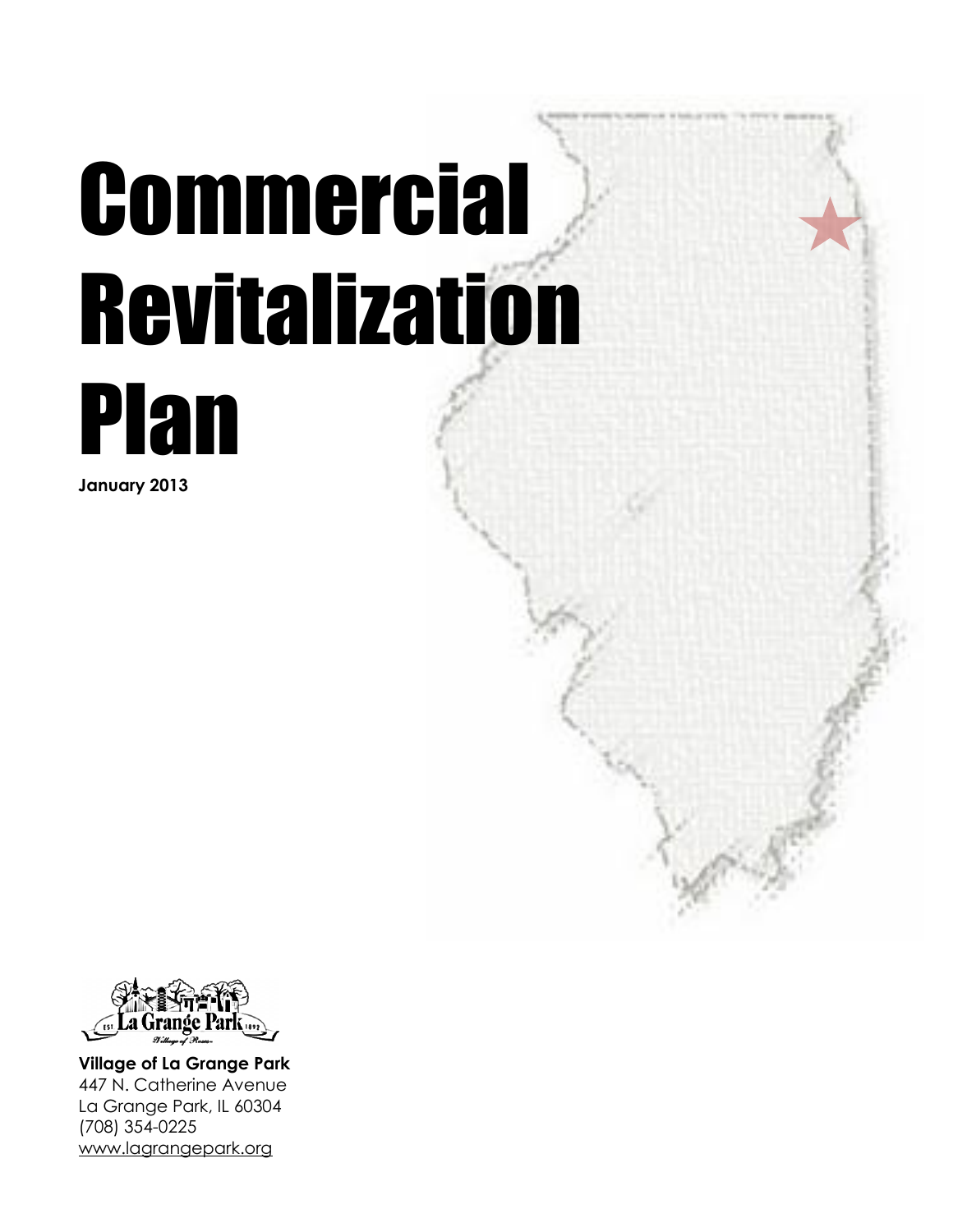# **Background**

The Village of La Grange Park has long strived to promote a healthy economic climate for businesses and residents. Traditionally, the Village has achieved this by providing wellmaintained infrastructure and exceptional municipal services. Up until recently, the Village was able to maintain a "laissez-faire" approach towards economic development, allowing market forces to dictate the commercial make-up of the community. However, as the national economy began to stagnate following the financial crisis in 2008, the Village realized the need to take a more pro-active approach toward economic development in order to ensure the stability of the Village's commercial base. As a result, the Village established the Commercial Revitalization Committee (CRC) in 2011 and charged the CRC with creating a plan to revitalize the Village's commercial areas.

# Plan Purpose

The intent of this report is to create a multi-year commercial revitalization plan ("Plan") for the Village, which incorporates both commercial and industrial businesses. The Village recognizes that its existing businesses are vital contributors to the success of the community and therefore several of the actions incorporated in the Plan are intended to support and retain our existing businesses. However, there are also areas of the community that are vacant or in need of reinvestment. To address these, the Plan includes strategies for business attraction. It is the Village's hope that the combination of these strategies – both business retention and attraction – will result in a vibrant and dynamic commercial base that will sustain the Village for years to come.

# Previous Efforts

While the Village has not engaged in what may be considered traditional forms of economic development, the Village Board has worked diligently to build a foundation for commercial revitalization within the community. Below is a brief summary of some of the previous actions the Village has taken to prepare itself for development of a commercial revitalization plan.

## Comprehensive Plan Update

Recognizing that the first step in the process of creating a plan for commercial revitalization is establishing a vision, the Village updated its Comprehensive Plan in 2006. The Comprehensive Plan serves as a guiding document and among other things, outlines the Village's objectives for how property within the Village will be utilized, clearly delineating commercial and industrial areas within the community.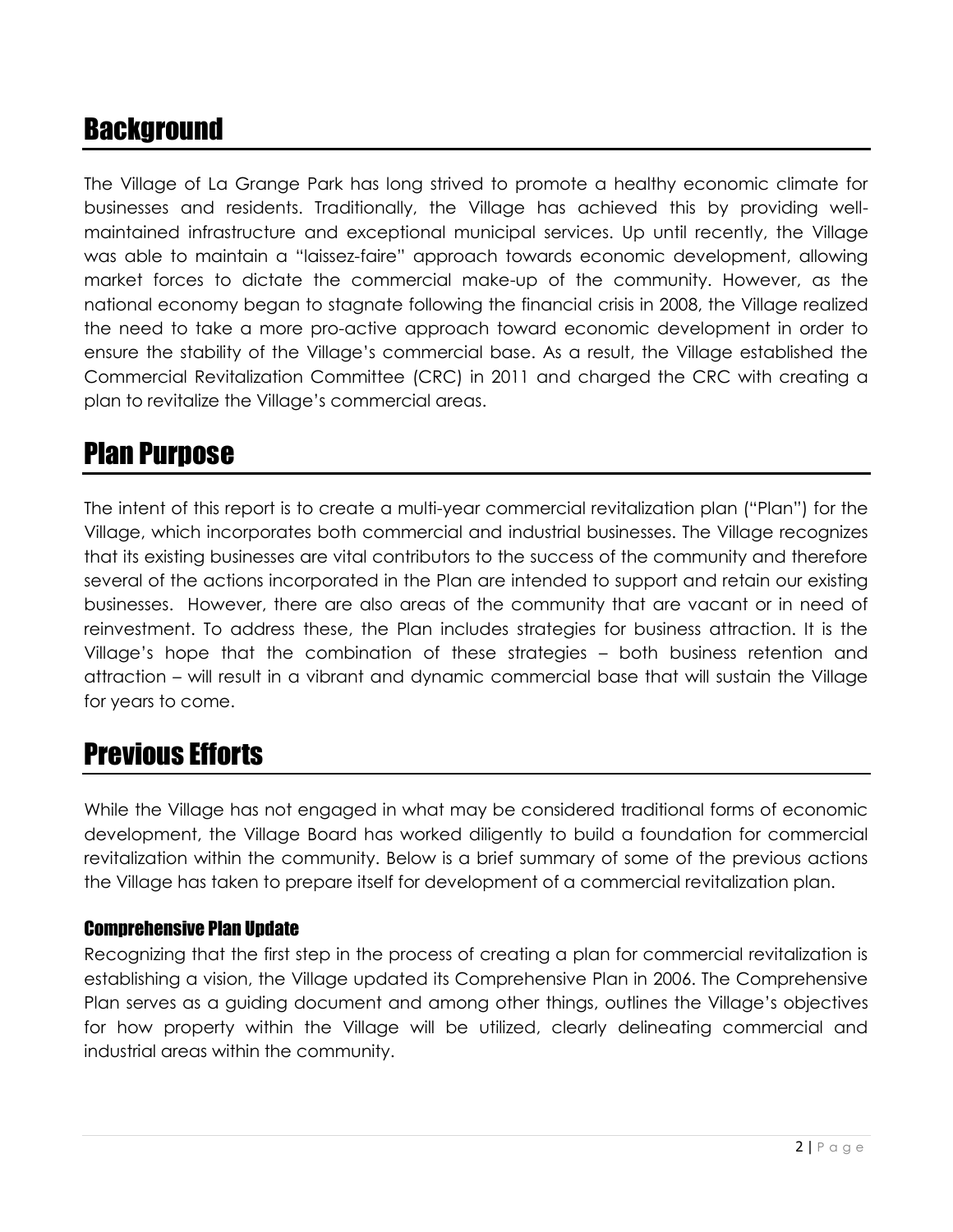#### Zoning Code Update

After establishing a collective vision for the community, the Village then proceeded to reevaluate its regulations governing land use within the community. Over the course of three years, the Village worked to update and modernize its Zoning Code to ensure that its zoning regulations appropriately balanced the needs of businesses with the health, safety and welfare objectives of the Village. The resulting Zoning Code, which went into effect on January 25, 2011, makes opening a business in the community easier and thus less costly and provides clear direction on Village requirements.

#### 31st Street Corridor Redevelopment Study

In 2008, the Village also approved the 31st Street Corridor Redevelopment Study. The purpose of the study was to improve safety for motorists and pedestrians and to maximize the economic benefits of the corridor. The study provides guidance in several areas, including how to strengthen existing commercial uses, improve the marketability and identity of the area and how to make the area more convenient and safe for business patrons.

## Recommended Activities

The Village has identified six primary areas in which to focus its future commercial revitalization efforts. These areas include:

- 1. Internal Processes
- 2. Planning
- 3. Relationship Building
- 4. Resource Development
- 5. Community Marketing
- 6. Community Aesthetics

Each of these primary areas are outlined in detail in the following pages and specific action items for each are identified.

#### 1. Internal Processes

The Village should work to improve its internal processes which impact its relationship with new and existing businesses. Communication between departments regarding businesses inquiries, proposed improvements and permit approvals should be enhanced, as should communication with the Village Board. Staff should also work to establish a clear process for handling business inquiries to ensure that businesses' questions and concerns are addressed promptly and comprehensively.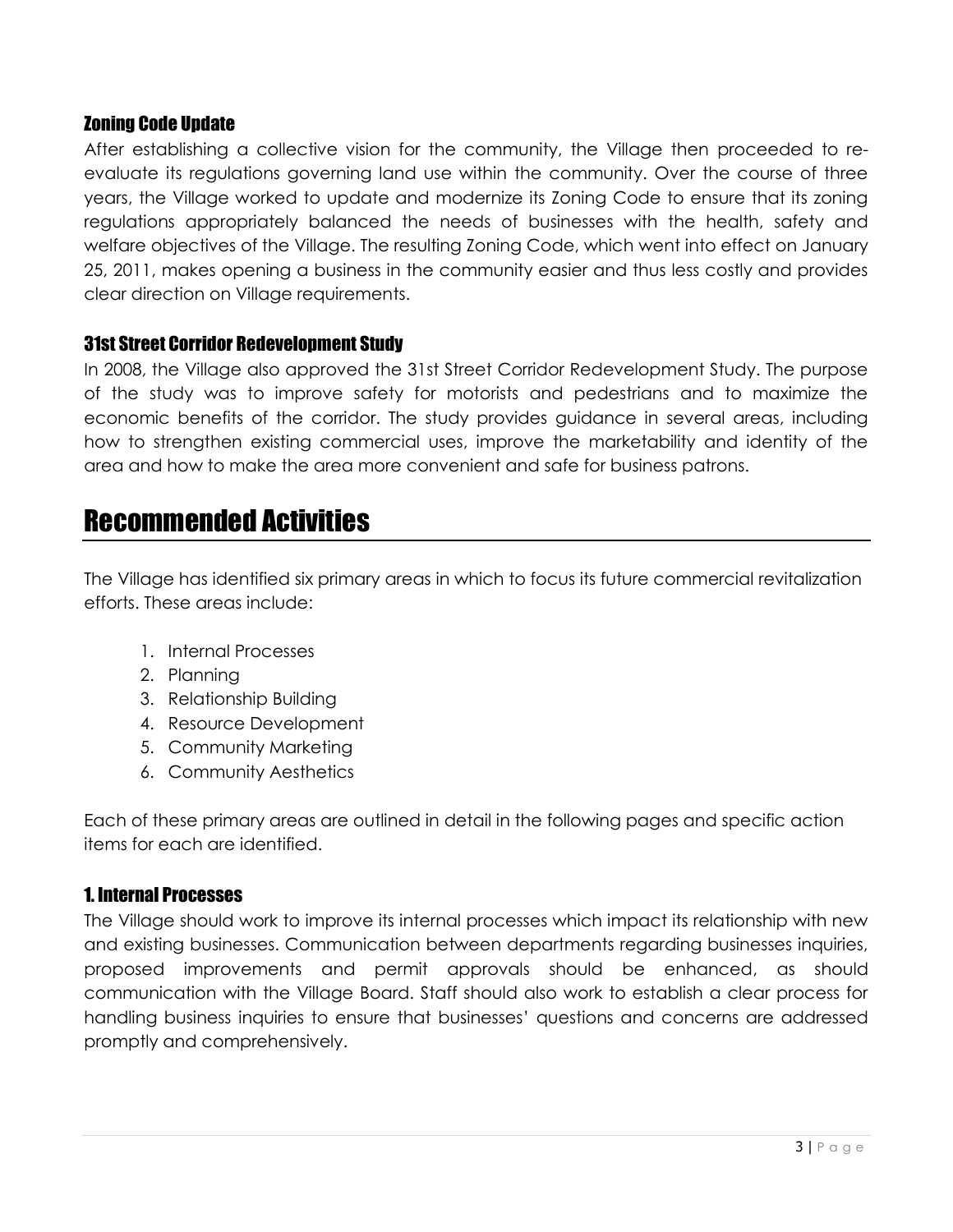*Action items in this category include:*

- Create a spreadsheet to track business progress through the zoning and permitting process
- Distribute spreadsheet to Village departments and Village Trustees
- Establish procedures for processing business inquiries, including establishing a primary point of contact for all new businesses
- Consider potential amendments to Village regulations to make them more business friendly

•

## 2. Planning

Thriving, dynamic commercial corridors do not happen by accident and do not occur overnight. In order to ensure the long-term success and viability of the Village's commercial areas, the Village will need to carefully plan for the future.

*Action items in this category include:*

- Considering conducting a retail gap analysis to determine shopping habits and guide future outreach efforts
- Consider conducting a marketability study to evaluate opportunities for redevelopment of the Village Market
- Research and evaluate existing economic incentive programs for applicability to the Village

## 3. Relationship Building

Developing and maintaining relationships with businesses is integral to ensuring their success within the community. The Village needs to have an understanding of the make-up of the business community, their needs and the challenges they face in order to better serve them. The Village should establish and/or strengthen relationships with business owners and property managers and work to demonstrate our support of the local business community.

*Action items in this category include:*

- Attend the regular Board of Directors and monthly meetings of the La Grange Park Chamber of Commerce
- Attend La Grange Park Chamber events when possible (both staff and Village Officials)
- Attend new business ribbon cuttings to welcome new businesses to the community and demonstrate Village support (both staff and Village Officials)
- Recognize business milestones at Village Board meetings (i.e. 10 years within the community)
- Periodically meet with business owners and property managers to discuss their successes, challenges and plans for the future
- Reach out to key businesses in times of crisis or emergency to demonstrate support
- **Utilize local businesses when possible**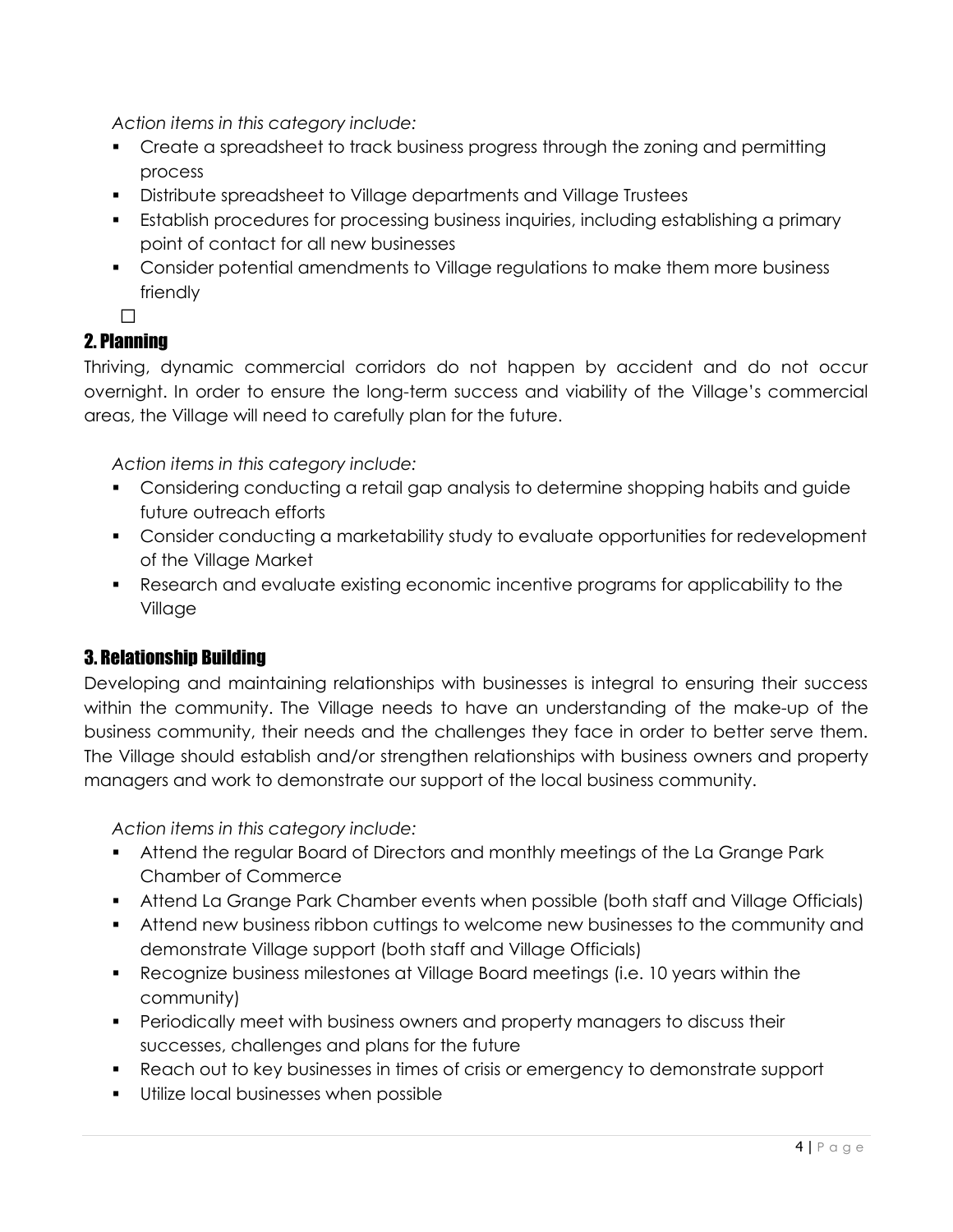Invite businesses to attend Commercial Revitalization Committee meetings and provide input

## 4. Resource Development

In order to truly be recognized as a business-friendly community, the Village must have resources that support new and existing businesses. Helping businesses understand Village policies and regulations, directing them to local, state and federal assistance programs and assisting them with promoting and marketing their business to local residents, are all factors that contribute to businesses being successful in the Village.

*Action items in this category include:*

- Create a webpage on the Village website to serve as a "hub" for key information and resource material for businesses
- Create a "Business Resource Guide" to assist businesses that are looking to locate or expand in the community with understanding Village opportunities and regulations
- Create a "New Business Checklist" to serve as a quick reference guide for new businesses opening in the community
- **Publish press releases on new businesses**
- Highlight businesses in weekly E-Briefs, and quarterly Rose Clippings, and encourage residents to shop locally

#### • 5. Community Marketing

The key to soliciting new businesses to join the La Grange Park community is to promote the Village and the benefits it has to offer potential businesses. The Village of La Grange Park is a stable community, which is centrally located and has a diverse customer base. The Village needs to better capitalize on its assets by developing a promotional campaign to attract new businesses to the community.

*Action items in this category include:*

- Maintain membership to International Council of Shopping Centers
- Attend industry events to stay informed of market trends and to promote the community and available properties
- Publish an annual "Top Ten Employers List"
- Develop marketing materials to promote Village assets (e.g. outreach letter, flyer, etc.)
- Develop vacant property site sheets to market existing commercial/industrial space
- **Include information on vacant properties on the Village website**
- Provide information on vacant properties on a regular basis to the La Grange Park Chamber
- **Consider "branding" the Village**